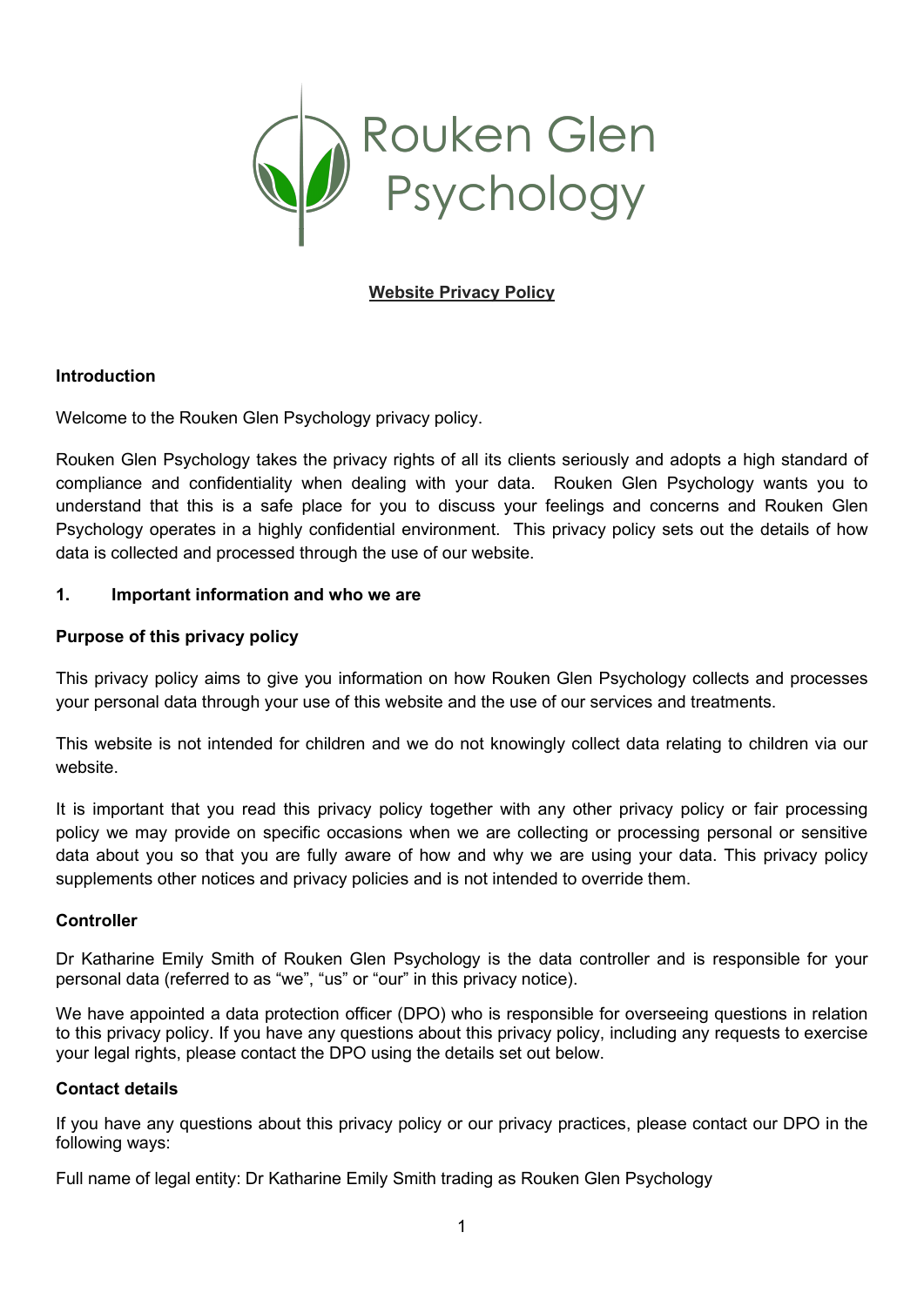### Email address: drkatiesmith@protonmail.com

Postal address: Rouken Glen Psychology, Spiersbridge House, Spiersbridge Business Park, Spiersbridge Way, Thornliebank, Glasgow, G46 8NG

You have the right to make a complaint at any time to the Information Commissioner's Office (ICO), the UK supervisory authority for data protection issues (www.ico.org.uk). We would, however, appreciate the chance to deal with your concerns before you approach the ICO so please contact us in the first instance.

# Changes to the privacy policy and your duty to inform us of changes

We keep our privacy policy under regular review. This version was last updated in October 2021.

It is important that the personal data we hold about you is accurate and current. Please keep us informed if your personal data changes during your relationship with us.

### Third-party links

This website may include links to third-party websites, plug-ins and applications. Clicking on those links or enabling those connections may allow third parties to collect or share data about you. We do not control these third-party websites and are not responsible for their privacy statements. When you leave our website, we encourage you to read the privacy policy of every website you visit.

### 2. The data we collect about you

Personal data, or personal information, means any information about an individual from which that person can be identified. It does not include data where the identity has been removed (anonymous data).

We may collect, use, store and transfer different kinds of personal data about you which we have grouped together as follows:

- Identity Data includes first name, last name, username or similar identifier, marital status, title, date of birth and gender.
- Contact Data includes billing address, delivery address, email address and telephone numbers.
- Financial Data includes bank account and payment card details.
- Transaction Data includes details about payments to and from you and other details of products and services you have purchased from us.
- Technical Data includes internet protocol (IP) address, your login data, browser type and version, time zone setting and location, browser plug-in types and versions, operating system and platform, and other technology on the devices you use to access this website.
- Usage Data includes information about how you use our website, products and services.

We also collect, use and share **Aggregated Data** such as statistical or demographic data for any purpose. Aggregated Data could be derived from your personal data but is not considered personal data in law as this data will not directly or indirectly reveal your identity. For example, we may aggregate your Usage Data to calculate the percentage of users accessing a specific website feature. However, if we combine or connect Aggregated Data with your personal data so that it can directly or indirectly identify you, we treat the combined data as personal data which will be used in accordance with this privacy policy.

Sensitive Data includes information about your health, including information about your existing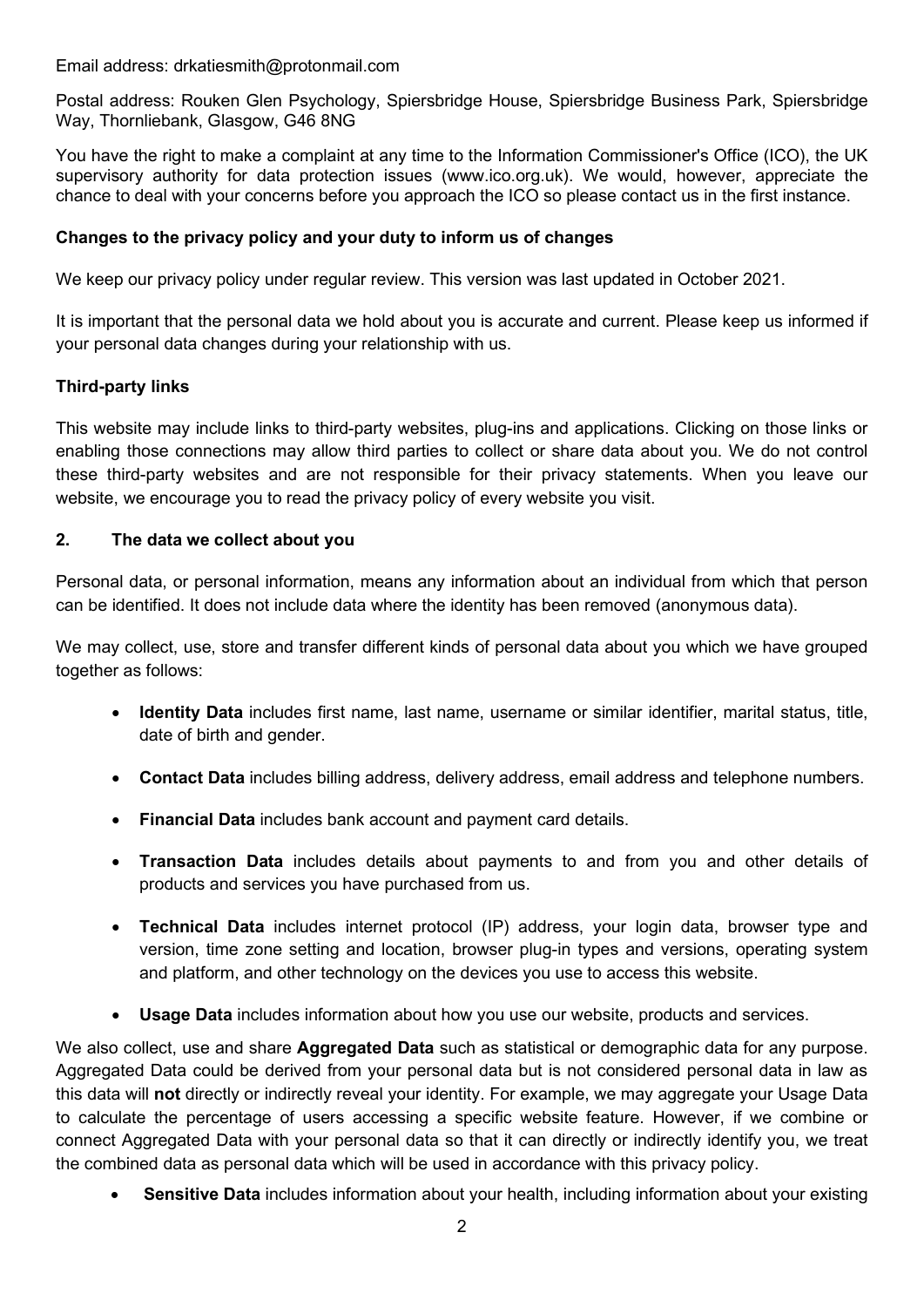and previous medical conditions, medication details, psychiatric history and any other relevant health information to enable us to carry out our services to you.

We require your explicit consent for processing sensitive data, so when you submit your details, we will ask you to confirm your consent to this processing via the consent tick boxes on our registration forms.

Generally, we do not collect any other Special Categories of Personal Data about you (this includes details about your race or ethnicity, religious or philosophical beliefs, sex life, sexual orientation, political opinions, trade union membership and genetic and biometric data). Nor do we collect any information about criminal convictions and offences. However, it may be necessary to collect certain additional types of special category data about you during our assessment and/or therapy sessions. If so, we will ask you to confirm your consent to this processing via a consent tick box (either on our registration form or sent via email).

# If you fail to provide personal data

Where we need to collect personal data by law, or under the terms of a contract we have with you, and you fail to provide that data when requested, we may not be able to perform the contract we have or are trying to enter into with you (for example, to provide you with services or goods). In this case, we may have to cancel a service or product you have with us but we will notify you if this is the case at the time.

### 3. How is your personal data collected?

We use different methods to collect data from and about you including through:

- Direct interactions. You may give us your Identity, Contact and Financial Data by filling in forms before or during an appointment, verbally during discussions at our practice, or by corresponding with us by post, phone, email or otherwise. This includes personal data you provide when you:
	- apply for our services or any of our products;
	- subscribe to our service or publications; or
	- give us feedback or contact us.
- Automated technologies or interactions. As you interact with our website, we will automatically collect Technical Data about your equipment, browsing actions and patterns. We collect this personal data by using cookies and other similar technologies. We may also receive Technical Data about you if you visit other websites employing our cookies. Please see our cookie policy for further details.
- Third parties or publicly available sources. We will receive personal data about you from various third parties and public sources as set out below:

Technical Data from the following party:

- (a) analytics providers such as Wix.
- Contact, Financial and Transaction Data from providers of technical, payment and delivery services.
- Identity and Contact Data from publicly available sources such as Companies House and the Electoral Register based inside the EU.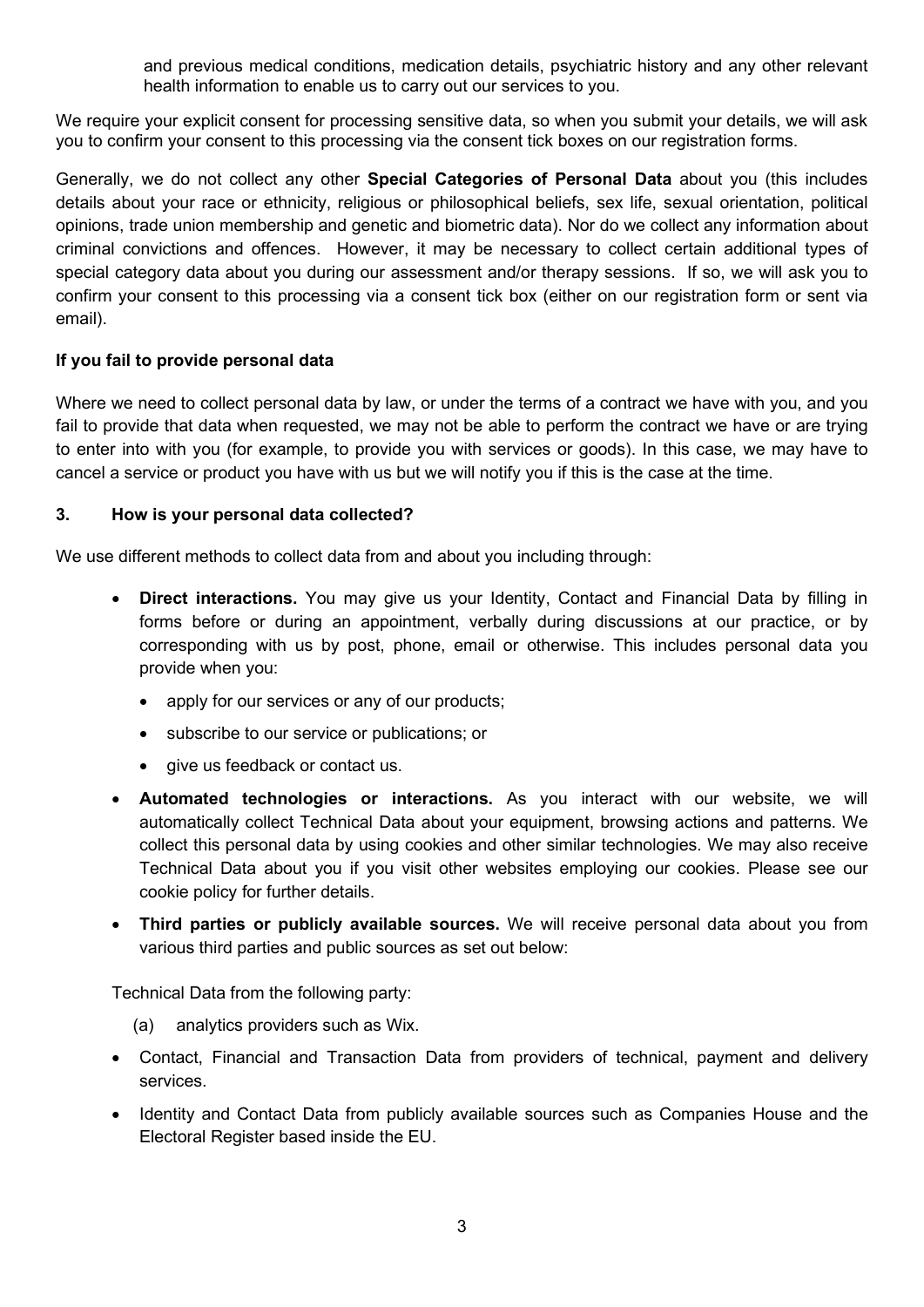# 4. How we use your personal data

We will only use your personal data when the law allows us to. Most commonly, we will use your personal data in the following circumstances:

- Where we need to perform the contract we are about to enter into or have entered into with you.
- Where it is necessary for our legitimate interests (or those of a third party) and your interests and fundamental rights do not override those interests.
- Where we need to comply with a legal obligation.

Generally, we do not rely on consent as a legal basis for processing your personal data although we will get your consent when collecting sensitive data (such as health information) via email or text message.

### Purposes for which we will use your personal data

We have set out below, in a table format, a description of all the ways we plan to use your personal data, and which of the legal bases we rely on to do so. We have also identified what our legitimate interests are where appropriate.

Note that we may process your personal data for more than one lawful ground depending on the specific purpose for which we are using your data. Please contact us if you need details about the specific legal ground we are relying on to process your personal data where more than one ground has been set out in the table below.

| <b>Purpose/Activity</b>                                                        | Type of data       | Lawful basis for processing including<br>basis of legitimate interest                 |
|--------------------------------------------------------------------------------|--------------------|---------------------------------------------------------------------------------------|
| register<br>To<br>you<br>as<br>a<br>new<br>customer                            | (a) Identity       | Performance of a contract with you                                                    |
|                                                                                | (b) Contact        |                                                                                       |
| To provide our services and to<br>process and deliver any orders<br>including: | (a) Identity       | (a) Performance of a contract with you                                                |
|                                                                                | (b) Contact        | (b) Necessary for our legitimate interests                                            |
|                                                                                | (c) Financial      | (to recover debts due to us)                                                          |
| (a) provide our services to you                                                | (d) Transaction    | (c) Explicit consent (in the case of                                                  |
| (b) Manage payments, fees and<br>charges                                       |                    | Sensitive Data).                                                                      |
| (c) Collect and recover money                                                  | (e) Sensitive Data |                                                                                       |
| owed to us                                                                     |                    |                                                                                       |
| To manage our relationship with                                                | (a) Identity       | (a) Performance of a contract with you                                                |
| you which will include:                                                        | (b) Contact        | (b) Necessary to comply with a legal                                                  |
| (a) Notifying you about changes<br>to our terms or privacy policy              | (c) Profile        | obligation                                                                            |
|                                                                                |                    | (c) Necessary for our legitimate interests                                            |
| (b) Asking you to leave a review<br>or take a survey                           |                    | (to keep our records updated and to study<br>how customers use our products/services) |
| To administer and protect our                                                  | (a) Identity       | (a) Necessary for our legitimate interests                                            |
| business<br>this<br>website<br>and                                             | (b) Contact        | (for running our business, provision of                                               |
| troubleshooting, data<br>(including<br>analysis,<br>testing,<br>system         | (c) Technical      | administration and IT services, network<br>security, to prevent fraud and in the      |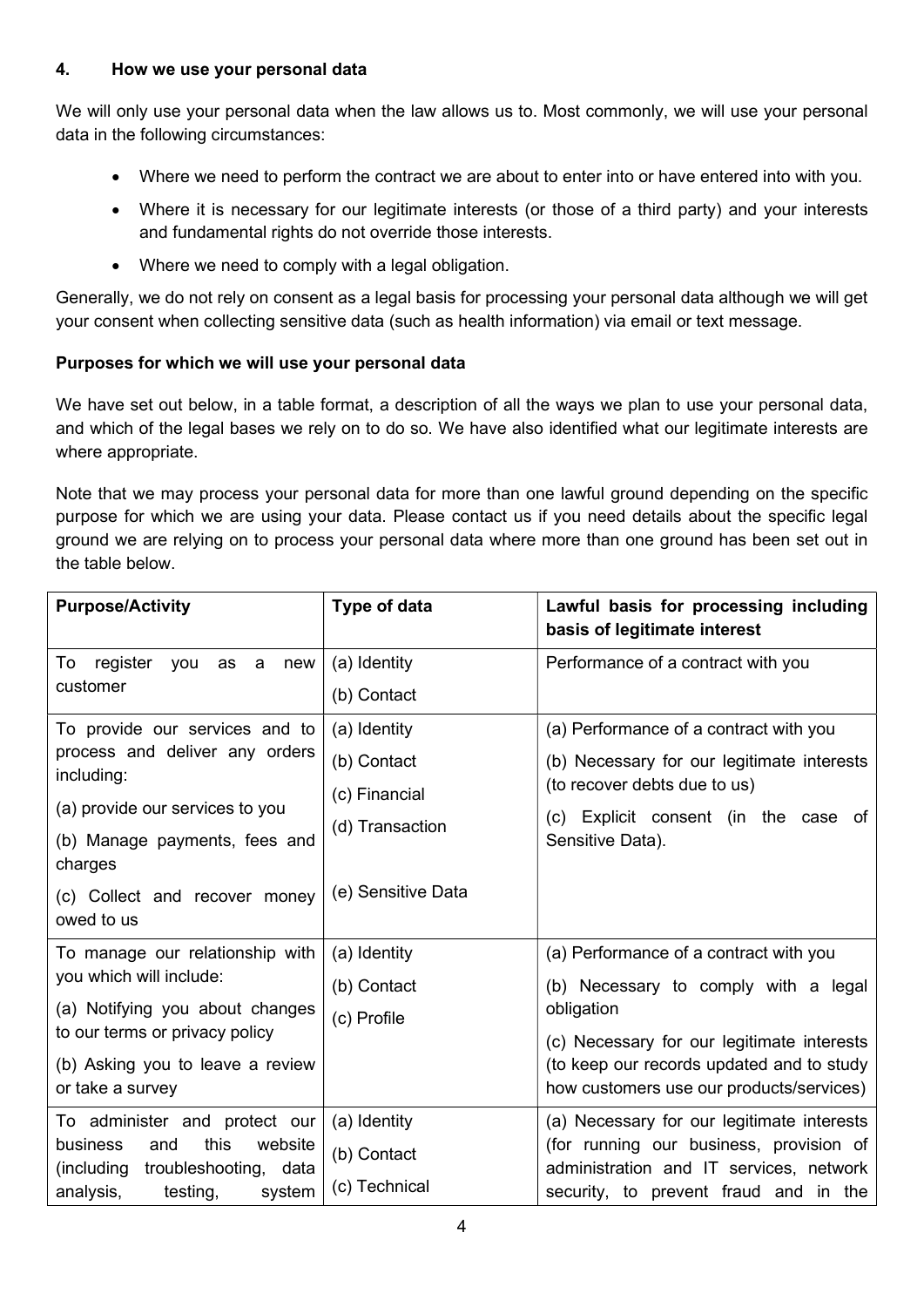| maintenance, support, reporting<br>and hosting of data)                 |               | context of a business reorganisation or<br>group restructuring exercise)          |
|-------------------------------------------------------------------------|---------------|-----------------------------------------------------------------------------------|
|                                                                         |               | (b) Necessary to comply with a<br>legal<br>obligation                             |
| To<br>relevant<br>deliver<br>website                                    | (a) Identity  | Necessary for our legitimate interests (to                                        |
| content and advertisements to<br>you and measure or understand          | (b) Contact   | study<br>how<br>customers<br>use<br>our<br>products/services, to develop them, to |
| effectiveness<br>the<br>of<br>the                                       |               | grow our business and to inform our                                               |
| advertising we serve to you                                             | (c) Usage     | marketing strategy)                                                               |
|                                                                         |               |                                                                                   |
|                                                                         | (d) Technical |                                                                                   |
| To use data analytics to improve                                        | (a) Technical | Necessary for our legitimate interests (to                                        |
| website, products/services,<br>our<br>marketing, customer relationships | (b) Usage     | define types of customers for our products                                        |
|                                                                         |               | and services, to keep our website updated                                         |
| and experiences                                                         |               | and relevant, to develop our business and<br>to inform our marketing strategy)    |
|                                                                         |               |                                                                                   |

# Marketing

We do not use your personal data to send you marketing information. We also do not share any of your personal data with any third parties for marketing purposes.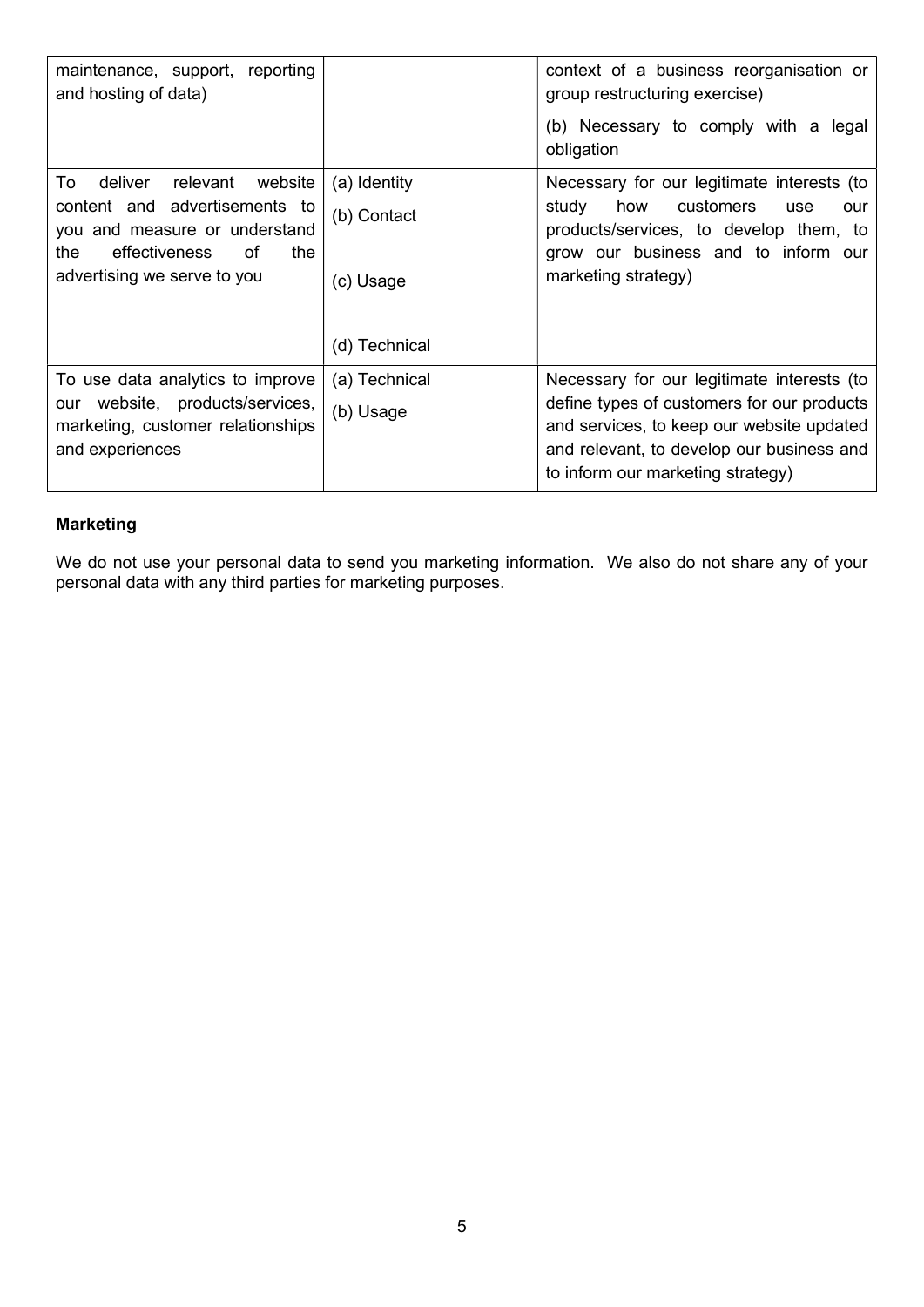# Cookies

You can set your browser to refuse all or some browser cookies, or to alert you when websites set or access cookies. If you disable or refuse cookies, please note that some parts of this website may become inaccessible or not function properly. For more information about the cookies we use, please see our Cookie Policy.

# Change of purpose

We will only use your personal data for the purposes for which we collected it, unless we reasonably consider that we need to use it for another reason and that reason is compatible with the original purpose. If you wish to get an explanation as to how the processing for the new purpose is compatible with the original purpose, please contact us.

If we need to use your personal data for an unrelated purpose, we will notify you and we will explain the legal basis which allows us to do so.

Please note that we may process your personal data without your knowledge or consent, in compliance with the above rules, where this is required or permitted by law.

### 5. Disclosures of your personal data

We may share your personal data with the parties set out below for the purposes set out in the table 'Purposes for which we will use your personal data' above.

- Service providers, acting as processors who provide IT and system administration services, such as Writeupp for our therapy/assessment notes, Skedda for our room booking system and Zoom for online consultations.
- Professional advisers, acting as processors or joint controllers, including healthcare professionals (including associates and other psychologist clinicians who we may refer your case to), lawyers, bankers, auditors and insurers who provide consultancy, banking, legal, insurance and accounting services.
- HM Revenue & Customs, regulators and other authorities, acting as processors or joint controllers, based who require reporting of processing activities in certain circumstances.
- Third parties to whom we may choose to sell, transfer or merge parts of our business or our assets. Alternatively, we may seek to acquire other businesses or merge with them. If a change happens to our business, then the new owners may use your personal data in the same way as set out in this privacy policy.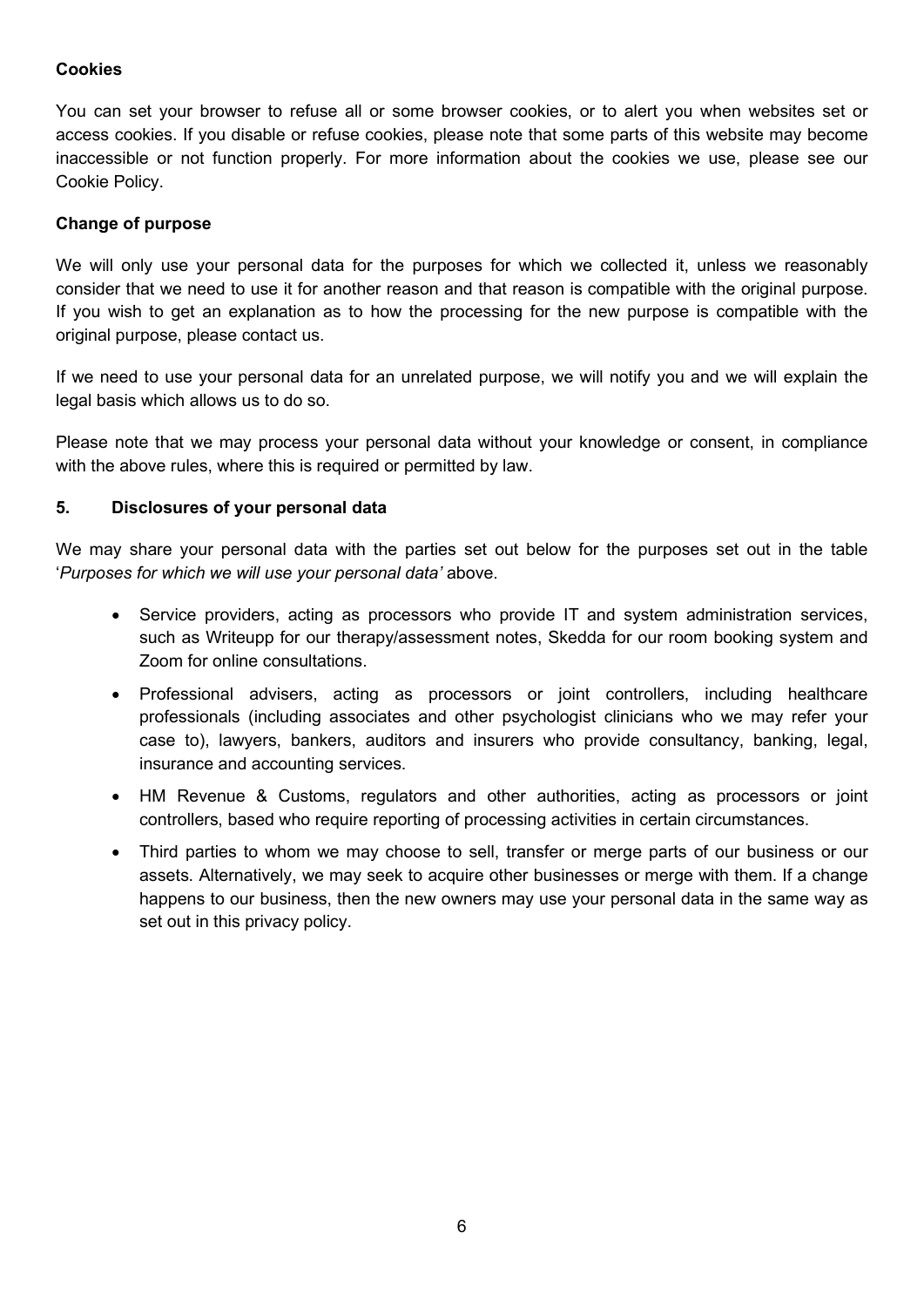We require all third parties to respect the security of your personal and sensitive data and to treat it in accordance with the law. We do not allow our third-party service providers to use your personal and sensitive data for their own purposes and only permit them to process your personal data for specified purposes and in accordance with our instructions. Please note that any transfer of sensitive data is carried out under strict security obligations on our third party service providers.

### 6. International transfers

We may transfer your data outside the European Economic Area (EEA).

Many of our external third parties are based outside the EEA so their processing of your personal data will involve a transfer of data outside the EEA.

Whenever we transfer your personal data out of the EEA, we ensure a similar degree of protection is afforded to it by ensuring at least one of the following safeguards is implemented:

- We will only transfer your personal data to countries that have been deemed to provide an adequate level of protection for personal data by the European Commission.
- Where we use certain service providers, we may use specific contracts approved by the European Commission which give personal data the same protection it has in Europe.

Please contact us if you want further information on the specific mechanism used by us when transferring your personal data out of the EEA.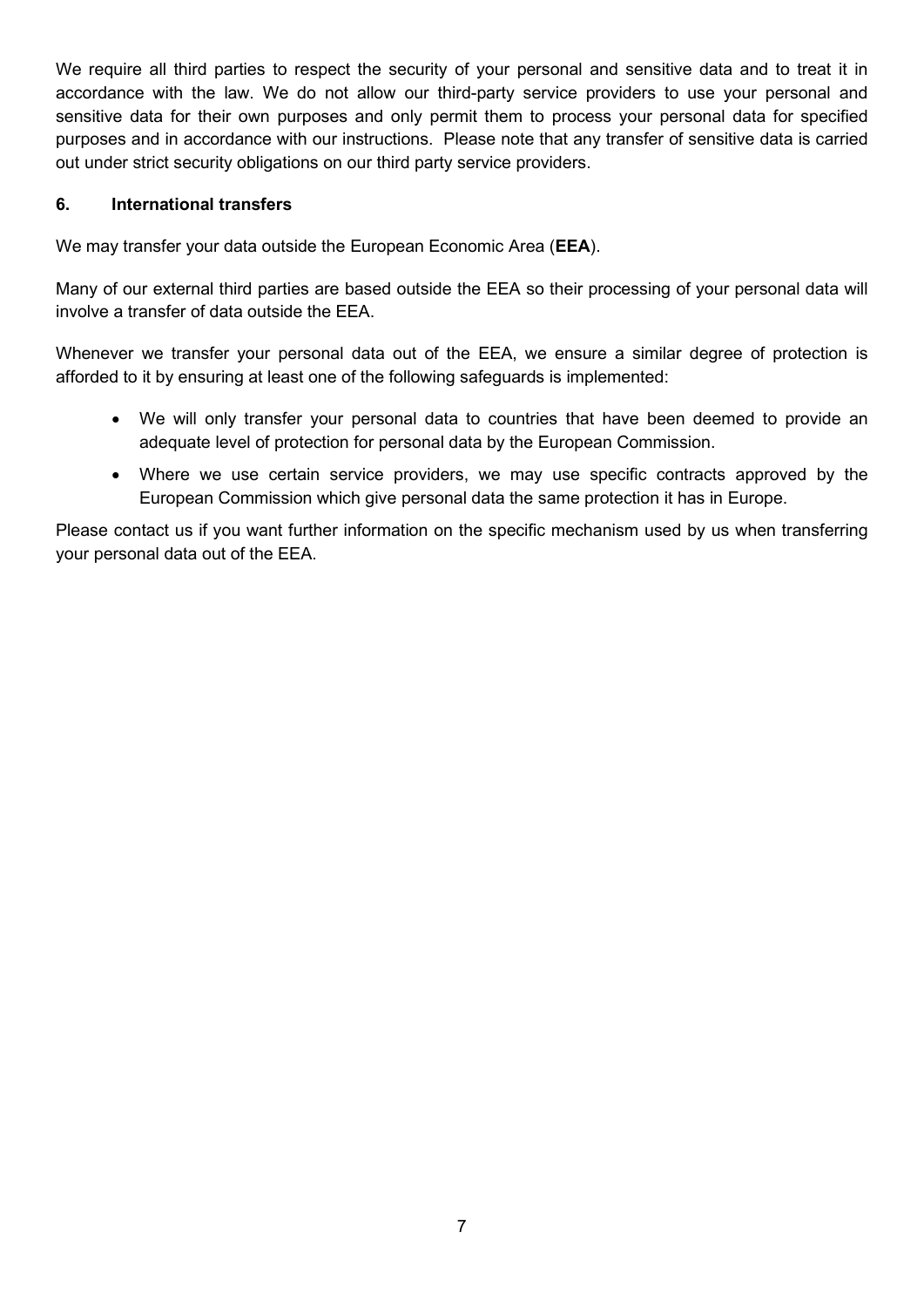# 7. Data security

We have put in place appropriate security measures to prevent your personal data from being accidentally lost, used or accessed in an unauthorised way, altered or disclosed. In addition, we limit access to your personal data to those employees, agents, contractors and other third parties who have a business need to know. They will only process your personal data on our instructions and they are subject to a duty of confidentiality.

All information recorded on paper will be securely stored in a locked filing cabinet. Confidential digital information will be stored in a secure cloud service offering high levels of security. Confidential information containing sensitive data or information will be sent by the psychologist via the internet will be encrypted and/or password protected (password sent separately by text). Letters sent to professionals such as GPs, by surface mail, will be clearly marked Confidential. All electronic devices (e.g. computer, laptop and phone) used to access stored information will themselves be password protected.

We have put in place procedures to deal with any suspected personal data breach and will notify you and any applicable regulator of a breach where we are legally required to do so.

# 8. Data retention

# How long will you use my personal data for?

We will only retain your personal data for as long as reasonably necessary to fulfil the purposes we collected it for, including for the purposes of satisfying any legal, regulatory, tax, accounting or reporting requirements. We may retain your personal data for a longer period in the event of a complaint or if we reasonably believe there is a prospect of litigation in respect to our relationship with you.

To determine the appropriate retention period for personal data, we consider the amount, nature and sensitivity of the personal data, the potential risk of harm from unauthorised use or disclosure of your personal data, the purposes for which we process your personal data and whether we can achieve those purposes through other means, and the applicable legal, regulatory, tax, accounting or other requirements.

Consultation notes and questionnaires will be held for varying lengths of time depending on the content and then carefully disposed of. Some records may be held indefinitely, e.g. if there were any issues that could lead to police investigation in the future. Your records will be kept for 7 years after the conclusion of our contract, in line with the British Psychological Society guidance.

By law we have to keep basic information about our customers (including Contact, Identity, Financial and Transaction Data) for six years after they cease being customers for tax purposes.

In some circumstances you can ask us to delete your data: see your legal rights below for further information.

In some circumstances we will anonymise your personal data (so that it can no longer be associated with you) for research or statistical purposes, in which case we may use this information indefinitely without further notice to you.

# 9. Your legal rights

Under certain circumstances, you have rights under data protection laws in relation to your personal data. You have the right to: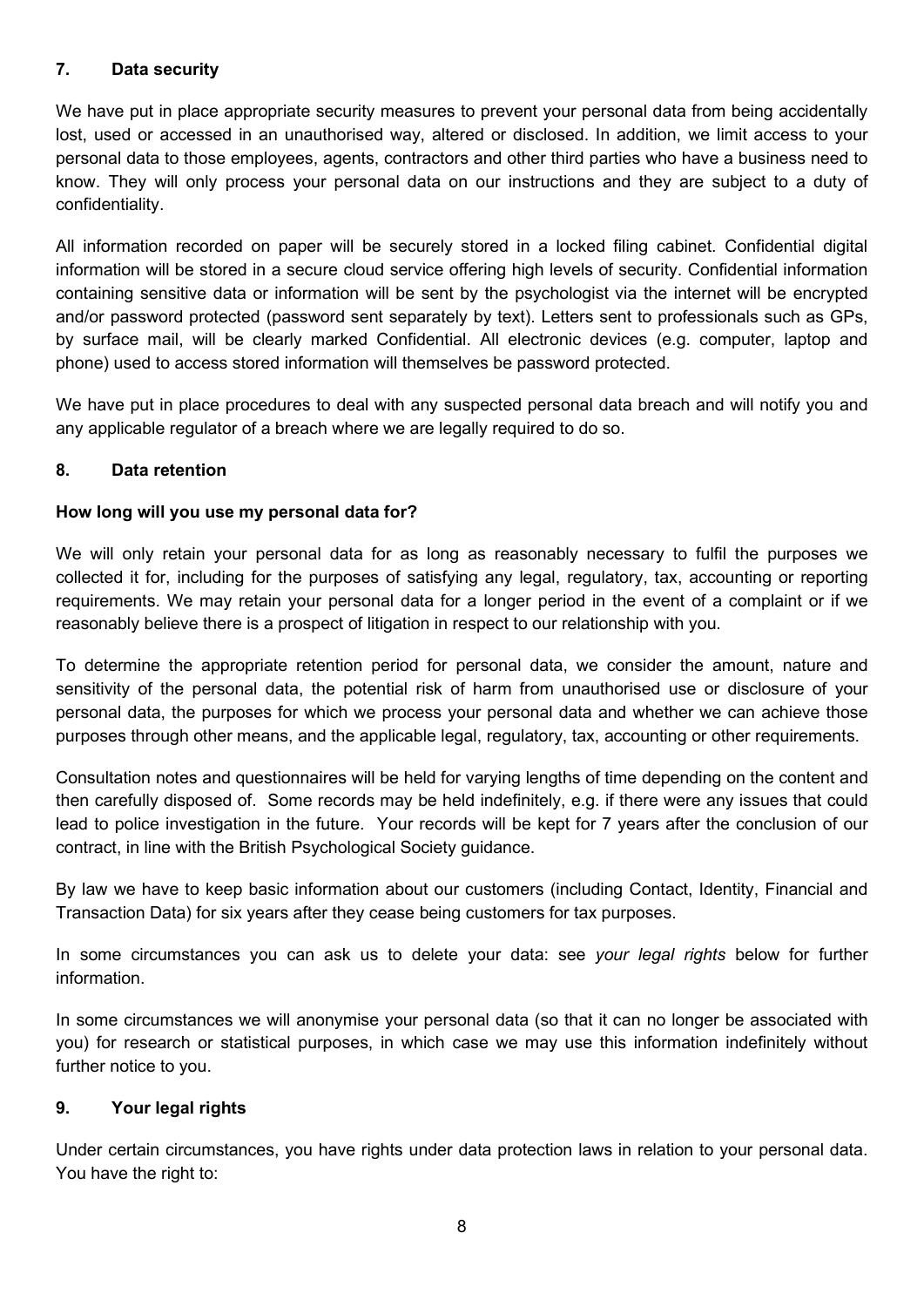Request access to your personal data (commonly known as a "data subject access request"). This enables you to receive a copy of the personal data we hold about you and to check that we are lawfully processing it.

Request correction of the personal data that we hold about you. This enables you to have any incomplete or inaccurate data we hold about you corrected, though we may need to verify the accuracy of the new data you provide to us.

Request erasure of your personal data. This enables you to ask us to delete or remove personal data where there is no good reason for us continuing to process it. You also have the right to ask us to delete or remove your personal data where you have successfully exercised your right to object to processing (see below), where we may have processed your information unlawfully or where we are required to erase your personal data to comply with local law. Note, however, that we may not always be able to comply with your request of erasure for specific legal reasons which will be notified to you, if applicable, at the time of your request.

Object to processing of your personal data where we are relying on a legitimate interest (or those of a third party) and there is something about your particular situation which makes you want to object to processing on this ground as you feel it impacts on your fundamental rights and freedoms. In some cases, we may demonstrate that we have compelling legitimate grounds to process your information which override your rights and freedoms.

Request restriction of processing of your personal data. This enables you to ask us to suspend the processing of your personal data in the following scenarios:

- If you want us to establish the data's accuracy.
- Where our use of the data is unlawful but you do not want us to erase it.
- Where you need us to hold the data even if we no longer require it as you need it to establish, exercise or defend legal claims.
- You have objected to our use of your data but we need to verify whether we have overriding legitimate grounds to use it.

Request the transfer of your personal data to you or to a third party. We will provide to you, or a third party you have chosen, your personal data in a structured, commonly used, machine-readable format. Note that this right only applies to automated information which you initially provided consent for us to use or where we used the information to perform a contract with you.

Withdraw consent at any time where we are relying on consent to process your personal data. However, this will not affect the lawfulness of any processing carried out before you withdraw your consent. If you withdraw your consent, we may not be able to provide certain products or services to you. We will advise you if this is the case at the time you withdraw your consent.

If you wish to exercise any of the rights set out above, please contact us.

# No fee usually required